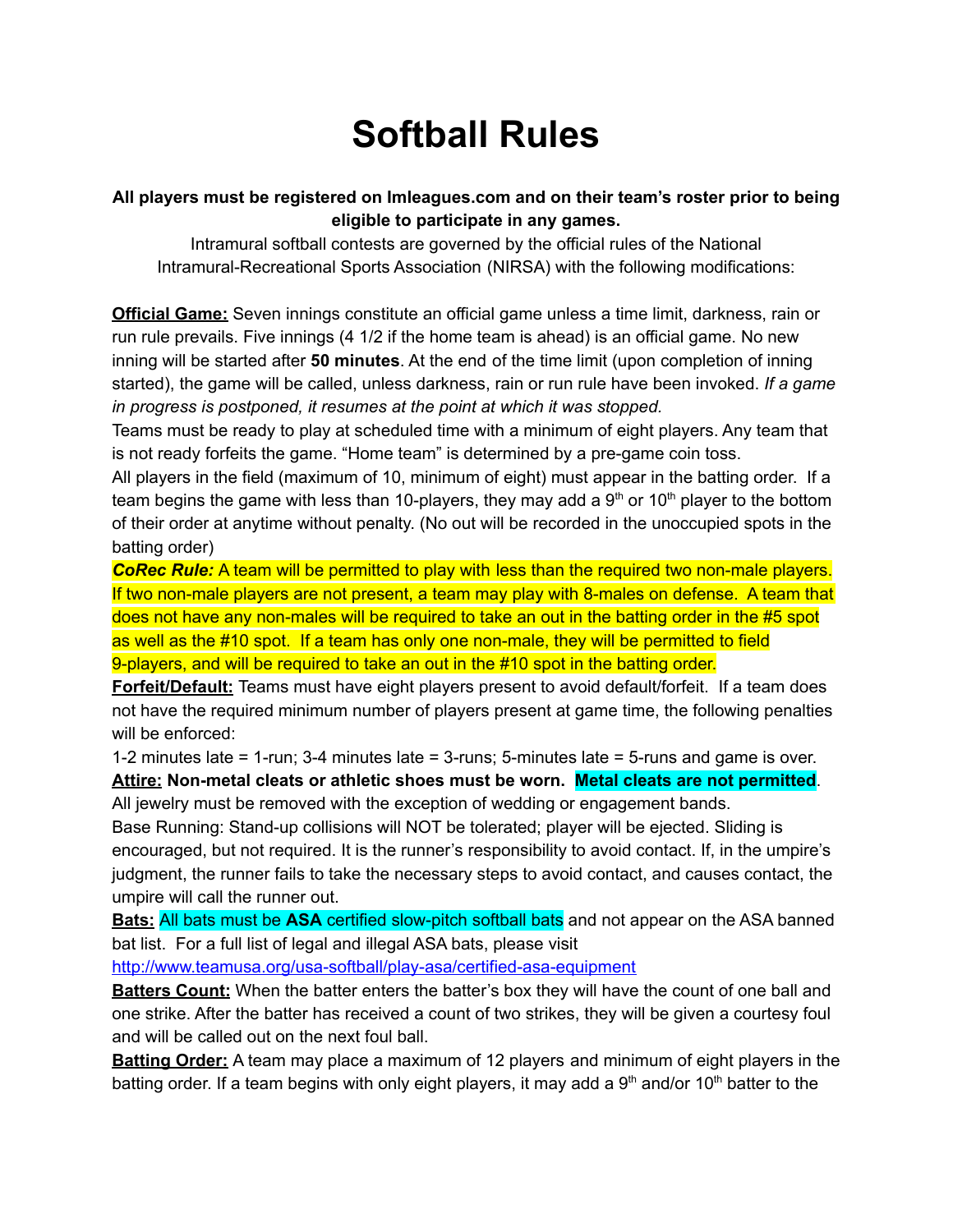bottom of the batting order at any point during the game. An 11<sup>th</sup> or 12<sup>th</sup> batter must be present at the beginning of the game in order for the EH to be utilized.

If a team drops below its starting number of players due to injury, the team is allowed to continue the game with as few as eight players and no EH. There will be no penalty. If a player is ejected or leaves for any reason other than injury, the spot in the line-up that was occupied by that person will be declared an out if a legal substitute is not available.

**Bunts, slaps, or Intentional Chops:** The batter will be called out if while attempting to bunt, slap, or intentionally chop at the ball, contact is made.

**Courtesy Runners:** Courtesy runners will be allowed once per inning. All courtesy runners must be the last player of the same gender to have made an out, if no outs have been recorded, the last player due to bat of the same gender will serve as the courtesy runner. If a team bats through its order, the same courtesy runner may run for the same person without penalty.

**Extra Hitter Rule (EH)** The EH must be declared on the line-up card prior to the game, and must be present when the first pitch is thrown. Once the game has started, a team may not add an EH. An EH may hit any place in the batting order and is considered eligible for re-entry like any regular position. The EH rule allows 11 or 12 players to hit in the batting order. Once the EH is indicated on the lineup card, the EH cannot be eliminated at the discretion of the coach. The EH is eligible to be placed into the game at any time. If this happens, the batting order does not change. For example, if the EH goes into Left Field, the Left Fielder now becomes the EH.

*CoRec EH Rule:* If a team is playing with less than two females, they may still use the EH rule. A maximum of 10-males may be in the batting order. If a team has one female, that female must bat in the top 5-spots in the batting order, and the team will take an out in the #10 spot, with the two EH's hitting in the #11 & #12 spot in the order. If a team has zero females, the team will take outs in the #5 spot and #10 spot, and males will occupy the other 10 spots in the order (including the #11 & #12 spots).

**Extra Innings:** If the game is tied at the end of seven innings, the last person who had a legal at bat during the previous inning will be placed on second base to start the beginning of the extra inning. This will only take place during the postseason tournament unless time still allows within the 50-minute time limit.

**Infield Fly:** A batter is called out on an easily caught pop fly to any defensive player near or in the infield when runners are on first and second, or the bases are loaded and there are less than two outs. The batter is called out and all base runners advance at their own risk once the fly ball has been touched. When such a hit is made, the umpire should immediately yell, "Infield fly the batter is out."

**Interference:** A fielder has the right to go into the base path when (a) they have the ball, (b) they are in the act of fielding the ball or (c) they are in the act of fielding a thrown ball. If accidental contact is made under these circumstances, the umpire will call an immediate dead ball and declare the runner out. If the contact was deemed to be blatant, the runner will be called out and may be ejected.

**Obstruction:** If a defensive player illegally hinders a batter or base runner, the base runner has the opportunity to advance to the base that in the umpire's discretion, they would have obtained had the obstruction not occurred. If the runner attempts to gain more bases than the umpire judges they would have gotten, the runner becomes eligible to be put out. **A fake tag to induce**